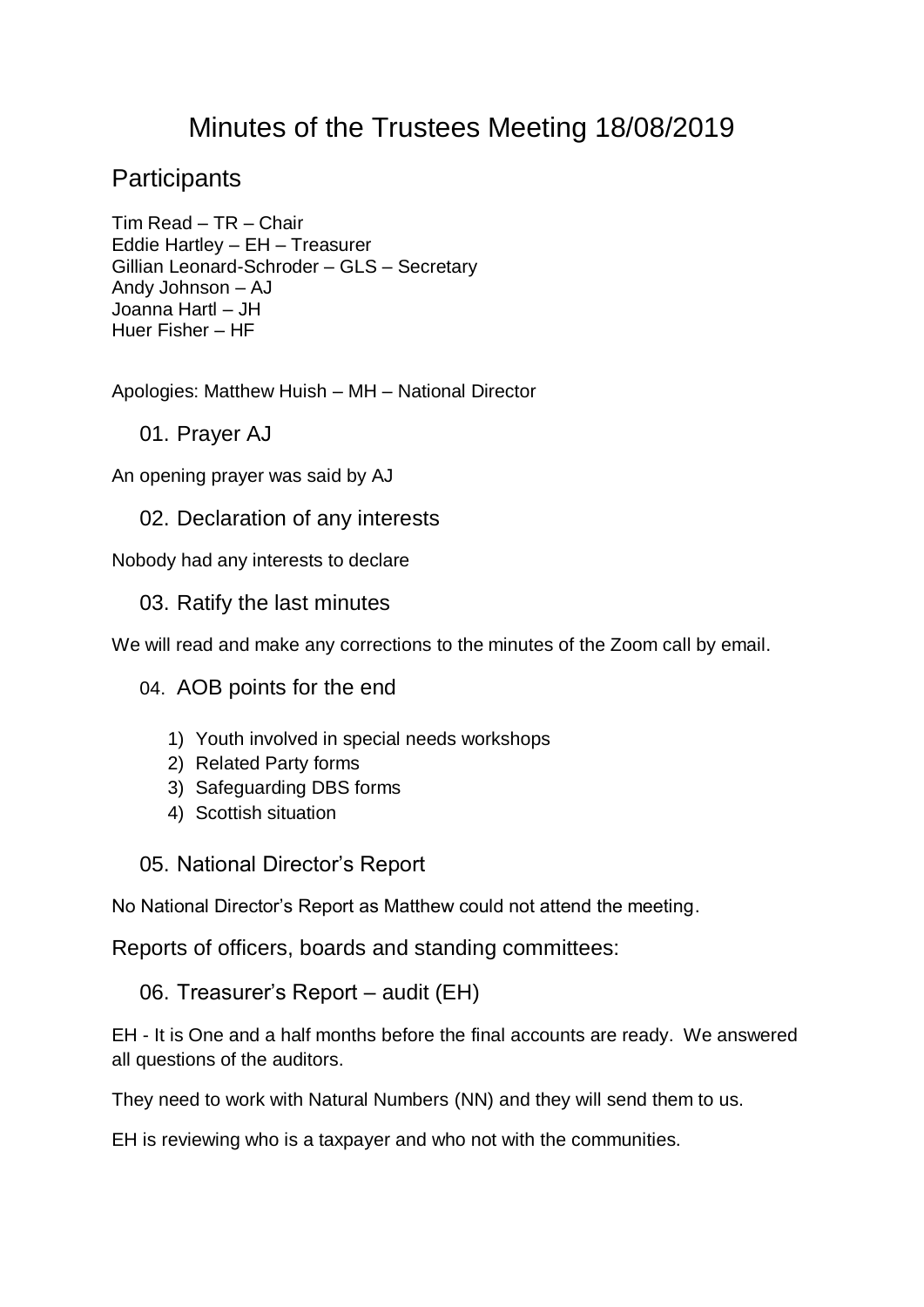## 07. Secretary's Report GLS

GLS - The Annual Report has been handed in.

Reports of Special Committees:

08.Corporate Charity Status special committee report

Daniel Pollitt will look at our Governing Document

09.Cleeve management group (AJ, JH, Bernard Chellew)

AJ – We have heard from a couple of people who would like to manage Cleeve House i.e. Peter Kong. He is on holiday at the moment. A Bulgarian brother will come over and have a look at it.

10.Consultation Steering Committee (TR, SR,EH,Terry Linden-Fermor, Sonja Read)

AJ – I was disappointed with the questions.

EH – If we keep CH it is the preparation that is important. We have stopped the sale of 11b Wontner Road. It will be let out.

TR - 16 surveys have been completed.

TR - We will now have focus group discussions. Then, we will make the analysis. We should get advice about how to analyse the results.

**Action Point:** TR will meet with Ron Chandler. He may take over the FC.

PIC will be under the FC.

AJ – We really need a professional on board to deal with the properties.

11. CH post-Miriam – Engaging Terry Lindon -Fermor in that team? (EH)

EH – the commercial input of Terry Lindon-Fermor would be good.

CH could also generate the funds to renovate itself.

AJ – He is very practical, but he needs to be managed.

EH – there is a £233,000 plan to invest in CH

JH – We do need some money to start at CH. We need a fund for that. There are already a couple of bookings. We need another £5,000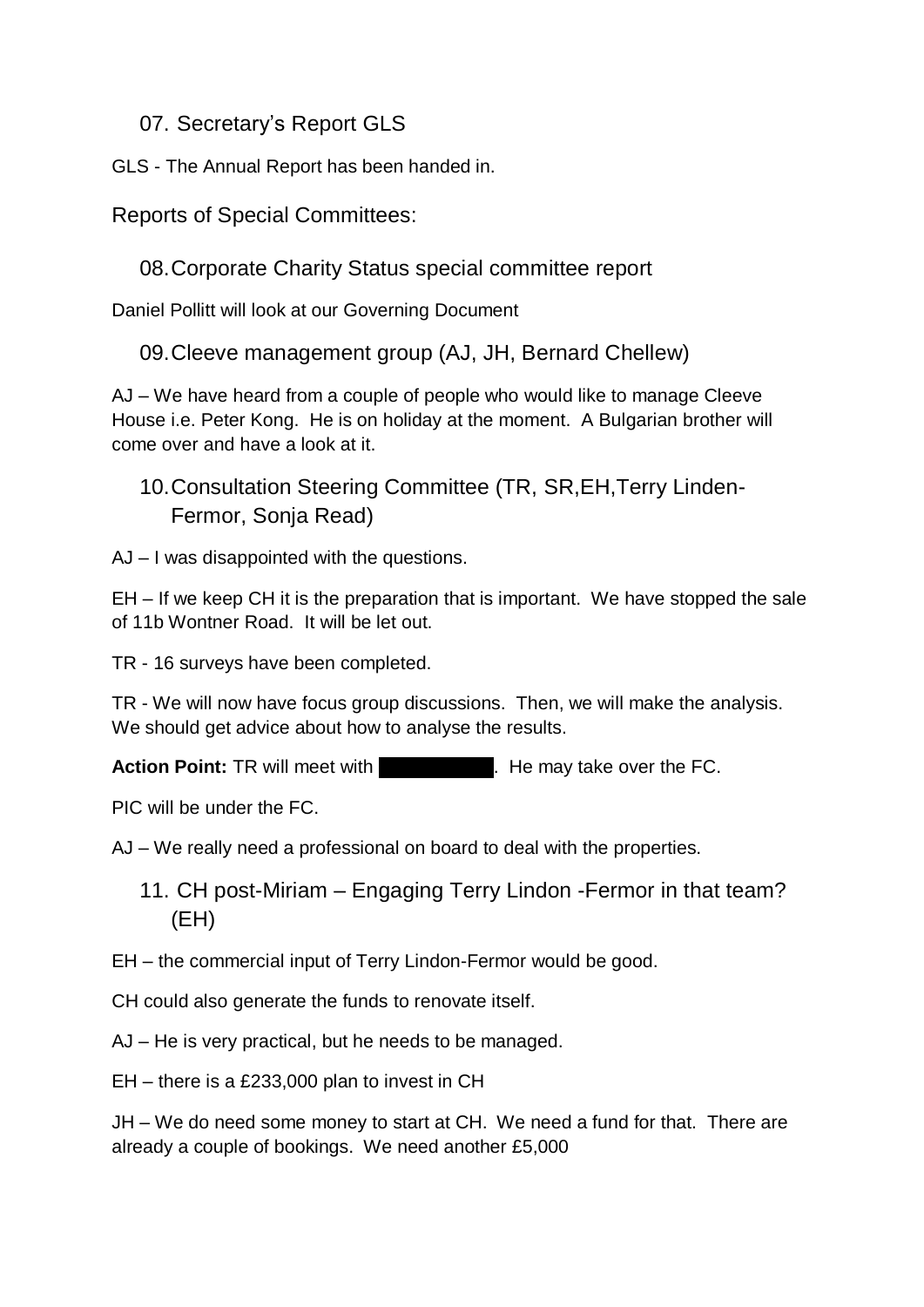Miriam needs to make an inventory of all the things that CH Ltd bought

AJ – Miriam suggested to sell the business, but what we are thinking about is not weddings etc. We need to decide on the use and needs. We have to wait and see what people want.

12. Same sex attraction and policy at workshops etc (TR)

TR – There should be no exclusive relationships on workshops for young people.

GLS – the RYS projects had a policy document which participants had to sign.

**Action Point:** GLS to get a copy of it.

Either the Education Department or General Affairs should make sure that everyone who works on our workshops are DBS checked. This should be announced at every HARP w/s.

General Affairs should pay for DBS checks initially and recoup the money from the regions.

AJ – We need a central register of DBS checks. We are not covered by our insurance if we are not DBS checked.

## 13. Approving the Organisational Chart (TR)

TR –Sylvia and Tom O'Connell want to show the chart to the CoC meeting, but we are not ready to do that yet. We need to make some alterations to it.

**Action Point:** TR to re-do the Organisational Chart in accordance with the suggestions made.

#### 14.Discussing the Impact Measurement reports

TR – Sylvia initiated it. There is a job description for everyone. The line-manager should be looking into it.

JH – wants to see the job descriptions.

TR – Social impact studies may be needed in 2019 Annual Report.

EH – At the moment, the FFWPU purposes are:

- 1) Blessings
- 2) Home Groups
- 3) Education

We need to expand this.

#### **BREAK**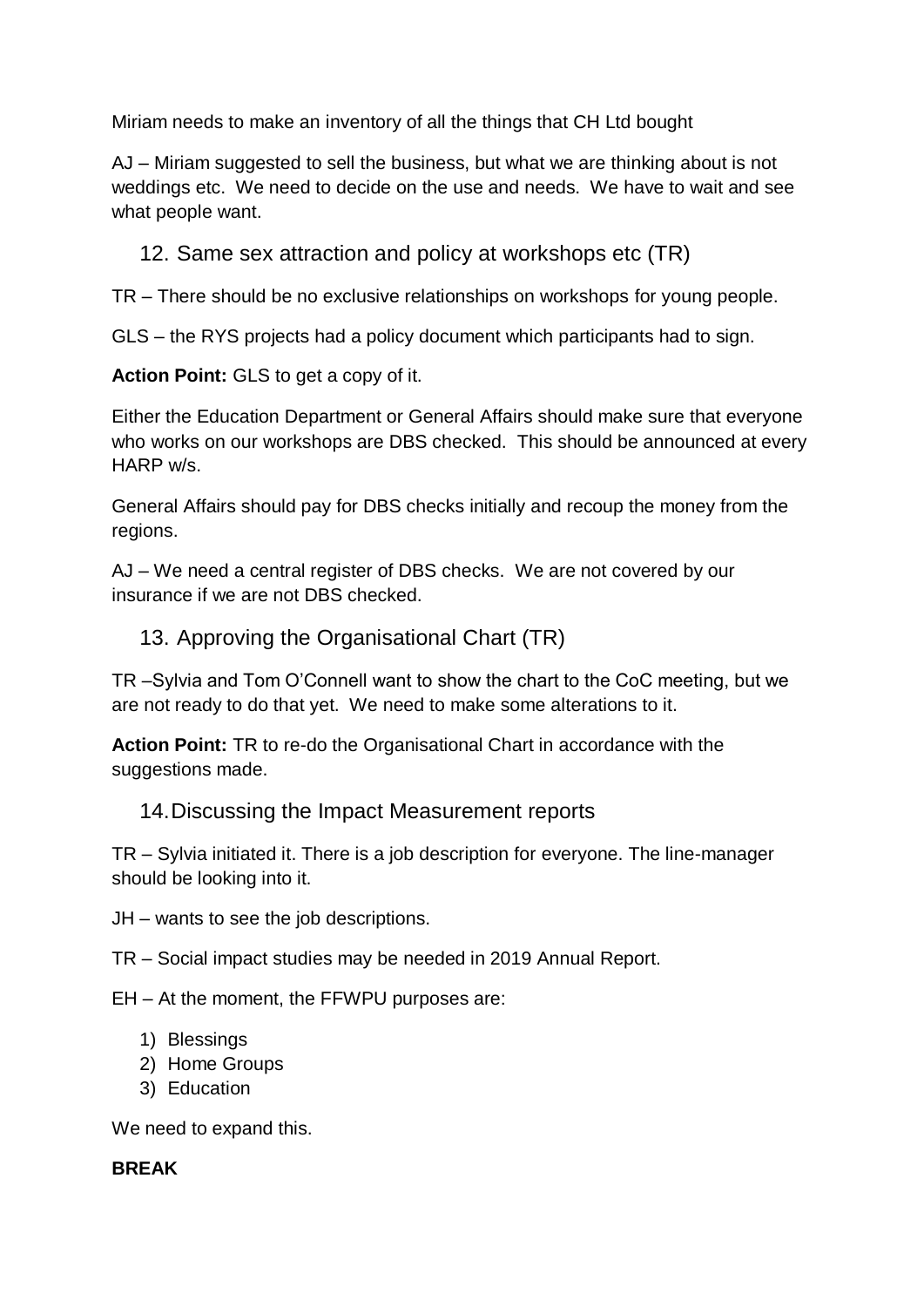## 15.A Ministerial manager in addition to a GA manager? (EH)

EH – Sylvia came up with the idea of having a Ministerial Manager to help MH to become more efficient. This would have been Tom O' Connell, but he did not want to do it.

MH is in charge of 16 people. It is too much as he is not a trained manager. He should only have 5 people under him.

MH's strength is to be creative.

We need someone else to manage the pastors.

HF- When TR speaks the should first ask the thinks he could fit in.

**Action Point:** TR to speak to **Ron Chandler State of the Chandler State State State in.** 

16.National Council – tweak the job description and change the manning of the NC (EH)

EH –MH has been blocked by the NC. He has ideas which he could not implement.

**Action Point:** TR to find what kind of training NC needs.

We need new blood in the NC.

17. New trustees, incl. replacing EH as the Treasurer

TR – we need to find some new trustees.

Observers for some topics: Maybe Sonya Read. Or Stephanie and January Read. Or Stephanie and January Read. Or S biddlecomb. They do Young Adult work.

## 18. Cost-Savings Commission (EH/Terry Sweeney)

EH – Terry and Sylvia think that HQ spending is much too high. EH wants to discuss with Sylvia how to make savings. EH doesn't think there could be a saving of more than 1% unless one speaks to the NC about a drastic change in activities at HQ, that is the discretionary activities the NC votes about a budget for.

We are probably charging too little rent at LG as we include electricity and council tax.

**Action Point:** EH to discuss cost-cutting with Sylvia.

19. UPF – becoming a charity

EH - UPF has submitted new objects to Companies House and they have been accepted. We are waiting for the Charities Commission to decide.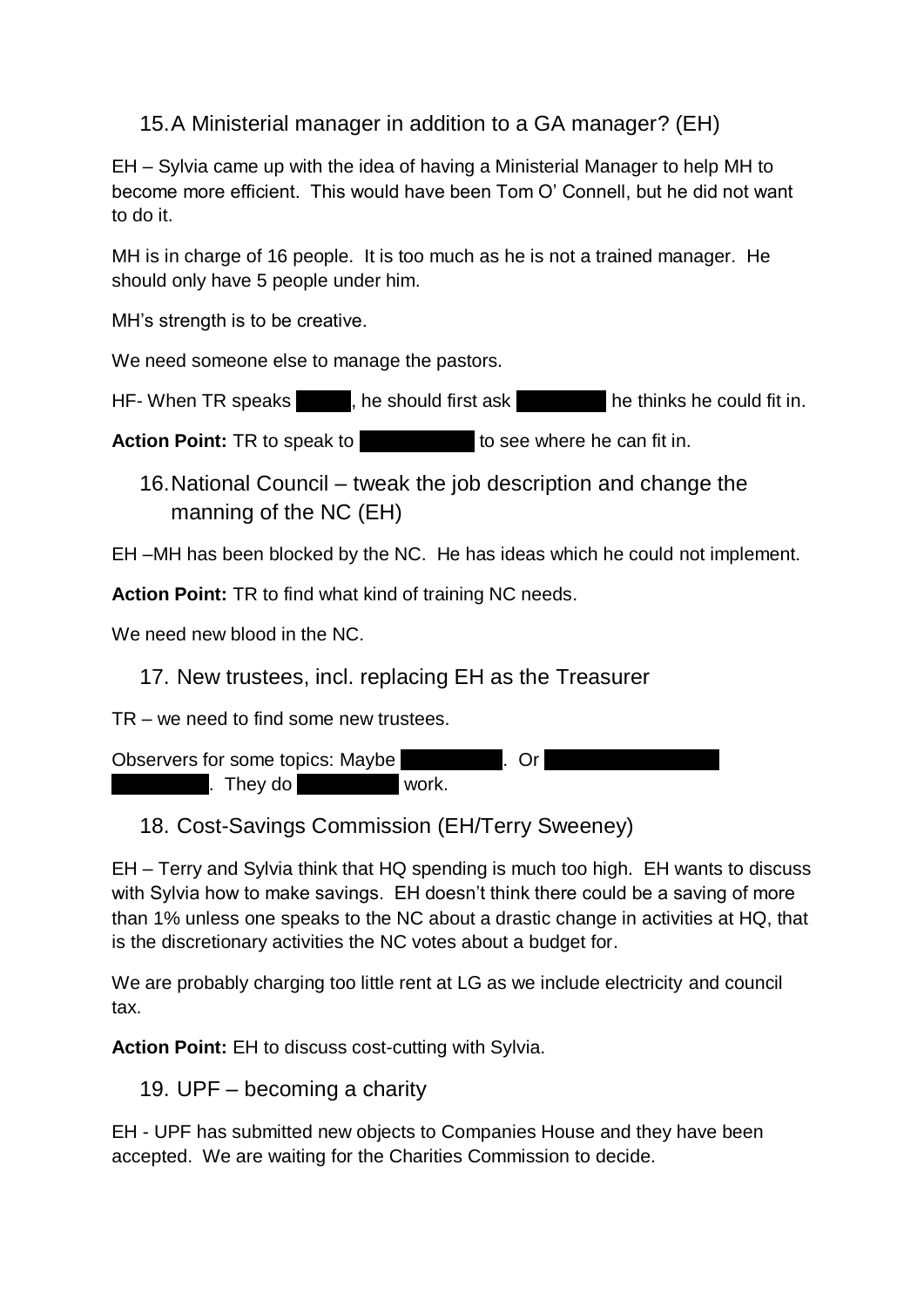#### 20. Basic training for our employees (EH)

EH – We are employing people like Jonathan Hoyte as an events manager. Does he have any training in this area?

We need to put aside money to train people.

We need to have a needs assessment. There are companies which specialise in that.

We need to compare the CV of the people with the job description and give the missing training.

JH – Jonathan Hoyte's job was not advertised.

EH- MH is desperate to have people he can work with. He wants to fill HQ with bright second Gen.

21. Steve Buckley

TR – He is a former member who has been asking for £30,000 There is a restriction Order on him, so he cannot come into our HQ.

AJ – He says he has a "letter of intent" to pay him.

**Vote:** all agree to leave it to go to court if he wants to. All in agreement.

#### **AOB**

1) Youth involvement in special needs

EH - Most of the young people who are helping with the workshops in Holland are not church members

**Action Point:**AJ to look into doing something similar in the UK.

2) Related Party Forms

EH – For the audit, we all need to sign a Related Party form.

**Action Point:** EH to call all officers and ask them to sign a Related Party form.

3) Safeguarding (DBS)

From now on, we need everybody who works with children to get this done.

4) Scottish situation

JH - Robert Török does not feel supported in financial matters.

**Action Point:** TR to speak to MH to find out what he is going to do about it.